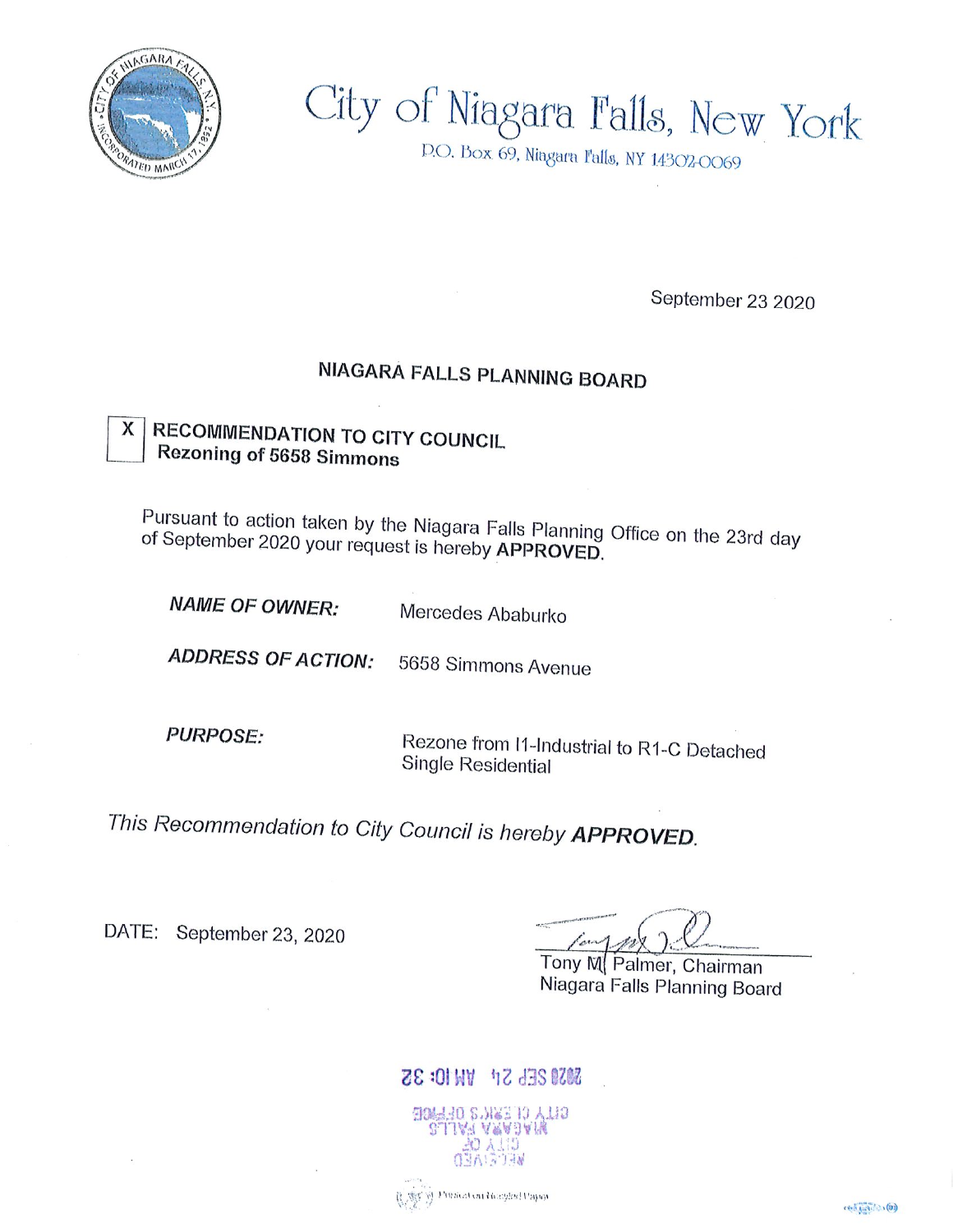#### RESOLUTION<br>OF THE OF THE NIAGARA FALLS PLANNING BOARD City of Niagara Falls, New York

AT A REGULAR MEETING OF THE CITY OF NIAGARA FALLS PLANNING BOARD DULY CALLED AND HELD ON THE 23RD OF SEPTEMBER 2020:

WHEREAS, the Planning Board has reviewed Mercedes Ababurko's petition and application to<br>amend the zoning for 5658 Simmons Avenue (SBL #160.06-5-11), from its current classification  $\alpha$  is a set of  $\alpha$  Simmons Avenue (SBL  $\#100.06-5-11$ ), from its current classification of 12 - industrial to R1-C Residential-Detached Single which would permit Ms. Ababurko the ability to utilize the single family house as her primary residence and;

WHEREAS, the proposed recommendation requires that the City's Schedule 8: Official Zoning  $\frac{1}{2}$  becomes the state of  $\frac{1}{2}$  Simmons Avenue, from 12 - Industrial to R1-C Residential-Detached Single according to the map attached hereto, and;

WHEREAS, the City Council did subsequently approve a new Zoning Ordinance which took effect on July 24, 2009, and;

WHEREAS, the currently classification of 5658 Simmons Avenue as 12 - Industrial prohibits the use of the structure as a residence, and;

WHEREAS, the circa 1900 two story stone house at 5658 Simmons Avenue was originally constructed as a farmhouse that has been perpetually used as a residence, and;

 $\frac{m}{\sqrt{m}}$  and  $\frac{m}{m}$  board held a Public Hearing on September 9, 2020 with notice of such hearing duly advertised In the Niagara Gazette and otherwise duly notified by mail to alf owners of property within 500' of the subject site regarding said petition, and;

where the Planning Board has determined that this action would not likely be injurious to the surrounding neighborhood, and will likely be beneficial overall to the immediate neighborhood and the entire community, and;

WHEREAS, the Planning Board has determined that the most prudent action is to amend the Zoning Map, as attached, and;

where city planning Board has assumed lead agency status for the purpose of  $\frac{m}{2}$  review of this proposal, and the City Planning Board has determined that, the project proposal constitutes an unlisted action, and;

WHEREAS the City Planning Board carefully considered the criteria for determining significance as set forth in the SEQRA regulations 6 NYCRR § 617.7(3), and;

WHEREAS the Planning Board has determined that the proposed action furthers the goals and objectives within the City of Niagara Falls Comprehensive Plan, and;